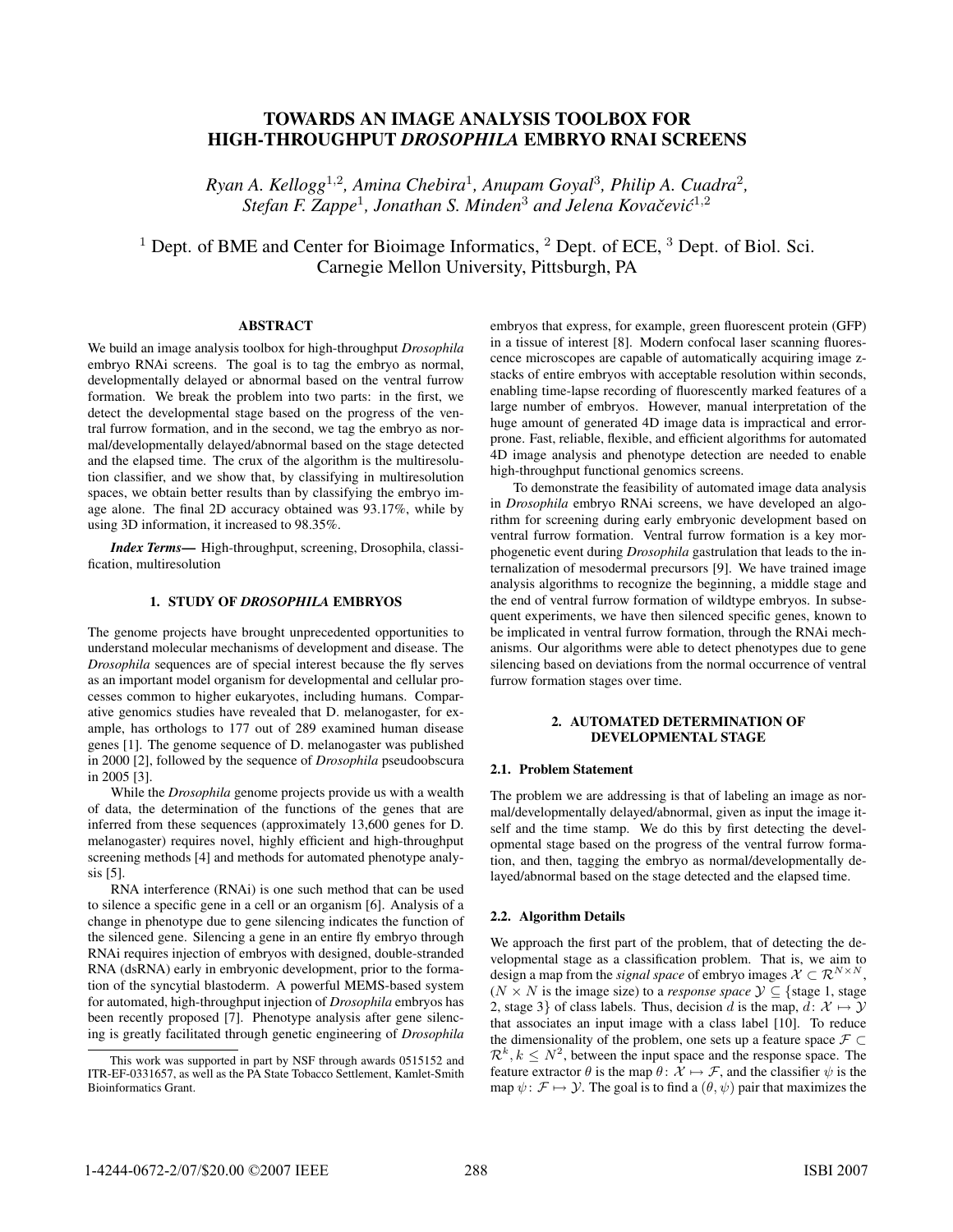

Fig. 1. The generic classification system (GCS) consists of feature extraction followed by classification (inside the dashed box). We add an MR block in front of GCS and compute features in MR subspaces (subbands). Classification is then performed on each of the subbands yielding local decisions which are then weighed and combined to give a final decision.

classification accuracy. A generic classification system (GCS) thus first computes the features and then classifies, as in the dashed box in Figure 1.

In [11], we introduced a concept of multiresolution (MR) classification for classification of protein subcellular location images, arguing that the nature of such images requires tools which offer localization in space and frequency as well as adaptivity. Thus, we classify in MR subspaces as opposed on the original image itself with the idea is that certain features will react well at a certain scale but not at another. We add an *MR Block* in front of the GCS, as in Figure 1. Given that now each subspace voices an opinion, these opinions are combined via a weighting algorithm.

MR Block. The basic MR block is the so-called *two-channel filter bank*. It, and its extensions, can be used to build decompositions, *wavelet packets* [12], custom-tailored to the image at hand. This is done by using this filter bank in a tree, iterating on any of the twochannels and its children. Moreover, the filter bank can have more then two channels, and can have more channels than the sampling factor (leading to redundant representations), etc.

Amongst the possible trees that one can use to analyze an image, the wavelet packets mentioned previously adapt themselves to the image at hand. However, this is possible only if a suitable *cost function* is available. That is, in order to adaptively build the tree, we need to find a suitable measure that will indicate whether a subband (a node in the tree) contains useful information or not. If it does, then we keep the node, otherwise, we prune it. Adaptive flavors of MR have been explored for their utility in classification in various domains [13]. These studies have used the transform domain coefficients themselves as features and so had a natural cost function in selecting the tree most adapted to the signal. In [14], we used wavelet packets for fingerprint identification and verification with remarkable results. As we do not have a natural cost measure, we simulate wavelet packets by decomposing fully and using all the nodes in the classification by attaching weights to each node, as described shortly. This process builds a decomposition adapted to the data set as it weighs higher the subbands with the high discriminative power, and lower those with the low discriminative power.

Feature Extraction Block. If using more than one feature set, we allow each one its own decision vector per subband. For example, for 2 levels this effectively brings the number of subbands to  $q \cdot 21 = 63$ , where q is the number of feature sets. Note that although we have decreased the number of features significantly, we have also increased the number of classifiers, because now we have one classifier per subband. Evaluating this computational trade-off is a task for future work.

Feature sets we considered are those originally used in [15] (without wavelet and Gabor features, which are MR): texture  $(T_1)$ , morphological  $(M)$  and Zernicke moments  $(Z)$ .

*Texture Features.* In our previous work [11] [16], we found that texture features are the most discriminative. We modified the standard Haralick texture features we call  $T_1$  [17] into a new set  $T_3$ , by separating vertical/horizontal from diagonal features, as follows:

$$
f_i^{(T_3)} = \frac{f_{H,i} + f_{V,i}}{2}, \qquad f_{i+13}^{(T_3)} = \frac{f_{LD,i} + f_{RD,i}}{2}, \quad (1)
$$

where  $f_i$  are the original Haralick texture features in horizontal (H), vertical (V) and diagonal directions (LD, RD) and  $i = 1, \ldots, 13$ , yielding a total of 26 features in the set  $T_3$ .

Weighting Algorithm. The weighting part combines all of the subband decisions into one. We use weights for each subband to adjust the impact that a particular subband has on the overall decision made by the classification system. If the weights are chosen such that the no decomposition weight is equal to 1, and all other weights are 0, we will achieve the same output vector as we would have without using the adaptive MR system. Therefore, we know that there is a weight combination that will do at least as well as the generic classifier (when no MR is involved) in the training phase. Our goal is to decide how to find the weight vector that achieves the highest overall classification accuracy on the data set.

We developed two versions of the weighting algorithm: openform and closed-form. The difference between the open and closedform algorithms is that in the open-form version we optimize classification accuracy on the training set as opposed to the closed-form where we look for the least-squares solution.

The classification block in Figure 1 consists of a neural network. It outputs a series of decision vectors for each subband of each training image. Each decision vector  $D_s$  contains 3 numbers (because we have 3 classes) that correspond to the "local" decisions made by subband s for a specific image.

If using the open-form algorithm, we initialize all the weights, and a global decision vector is computed using a weighted sum of the local decisions. An initial class label will be given to an image using this global decision vector. If that class label is correct, we go to the next image. If it is incorrect, we look at the local decisions of each subband and adjust the weights of each subband as follows:

$$
w_s^{iter} = \begin{cases} w_s^{iter-1} \cdot (1+\epsilon) & \text{if subband } s \text{ is correct,} \\ w_s^{iter-1} \cdot (1-\epsilon) & \text{otherwise,} \end{cases}
$$

where *iter* is the iteration number and  $\epsilon$  is a small positive constant. This can be viewed as a reward/punishment method where the subbands taking the correct decisions will have their weights increased, while those taking wrong decisions will have their weights decreased. We continue cycling through the images until there is no increase in classification accuracy on the training set for a given number of iterations.

The closed-form solution does not use an iterative algorithm. Instead, it concatenates all the decision vectors of all the images into a matrix Γ where each column represents one image. We can then solve for the vector of weights  $W$  using least squares in the following system:

$$
\Gamma W = T \tag{2}
$$

where  $\Gamma$  is of size  $3R \times S$ , R is the number of training images, S is the number of subbands, and the vector  $T$  is the target vector.

Screening. For each time-lapse series, we consider slices at three time points; the first is during the time when Stage 1 is expected to occur, the second is during the time Stage 2 is expected to occur, and likewise for the third time point (these times are known). We then determine normal/delayed/abnormal tags by comparing the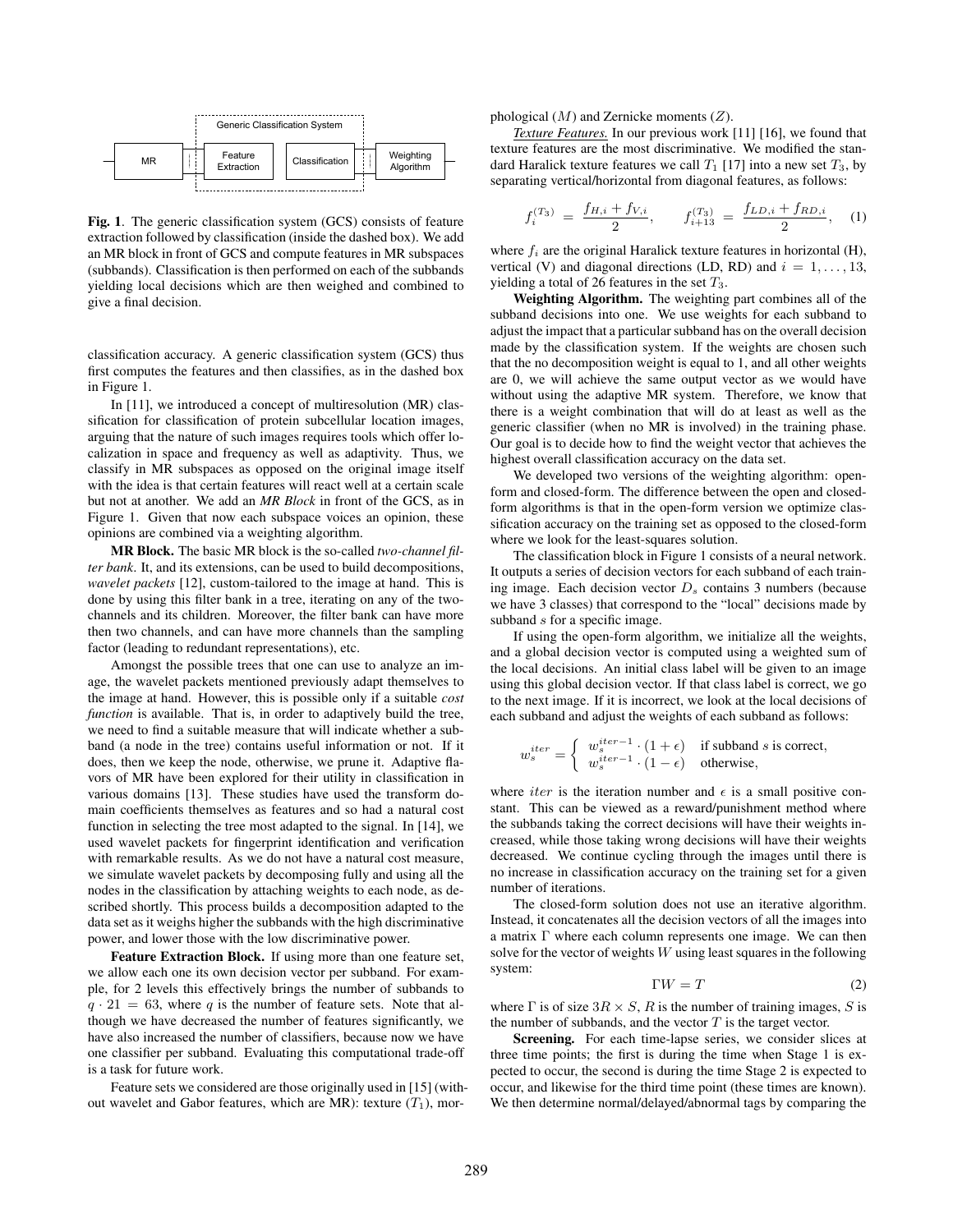| <b>Tagging Chart</b> |  |                                         |  |                                          |         |  |  |
|----------------------|--|-----------------------------------------|--|------------------------------------------|---------|--|--|
|                      |  | $(1,2,3)$ $(1,1,2)$ $(1,2,2)$ $(1,1,1)$ |  |                                          | (1,3,3) |  |  |
| Tag                  |  |                                         |  | normal delayed delayed abnormal abnormal |         |  |  |

Table 1. Tagging chart. All combinations starting with 2 or 3 will be assumed to be a classifier mistake. Those combinations should be converted to  $(1, x, y)$  where x and y are the original stage determination. Any combination starting with 1 and not in the above chart is assumed to be abnormal.



Fig. 2. Representative examples of each stage. Top: Stage 1, no ventral furrow, for normal (t=30min), delayed (t=60min) and abnormal (t=20min) embryos. Middle: Stage 2, ventral furrow start, for normal (t=60min), delayed (t=110min) and abnormal (t=72min) embryos. Bottom: Stage 3, ventral furrow closed, for normal (t=75min), delayed (t=140min) and abnormal (t=82min) embryos.

expected stages with what the classifier outputs for each set of time points. For example, if the three time points are classified as (1,2,3) (numbers refer to stages), then this is a normal image series. If the classifier labels the images as  $(1,1,2)$ , then this is a delayed image series. If the classification is  $(1,1,1)$ , then this is abnormal because it means development did not occur at all. For each combination, we assign a normal/delayed/abnormal tag. Our current assignment is given in Table 1. Of course, it is possible that the sequence  $(1,1,1)$ is the correct classification in the first case and incorrect in the last two, leading to an incorrect tag. We will assume that any combination starting with 2 or 3, that is,  $(2, x, y)$  or  $(3, x, y)$ , is a classifier mistake and will convert it into  $(1, x, y)$ . The combinations starting with 1 not shown in Table 1 are assumed to lead to abnormal tags.

# 3. EXPERIMENTAL RESULTS

#### 3.1. Data Set

The data set consists of 60 time-lapse z-stacks (3D volumes in time). The stacks are acquired roughly every 10 minutes. The number of slices per stack varies; it is 5 slices for normal sets and 7 slices for delayed/abnormal. The number of time points is typically 15 for

normal/abnormal and around 30 for delayed. All the slices have been tagged by a human expert so we have reliable ground truth.

## 3.2. Experimental Setup and Results

Base System (NMR). We denote the base system without the multiresolution block as *no MR (NMR)*. We used a two-layer neural network classifier. The first layer contains a node for each of the input features, each node using the Tan-Sigmoid transfer function. The second layer contains a node for each output and uses a linear transfer function. With this layout, there is an input for each feature and an output for each class. We then train the neural network using a one-hot design. Since each output from the second layer corresponds to a class, when training, each training image will have an output of 1 for the class of which it is a member and a 0 for all other classes. To maximize the use of our data, our training process of the neural network block uses five-fold cross validation. We train for 25 epochs, that is, the entire training set is presented 25 times to the neural network.

We ran the classifier on the combinations of  $T_1, T_3, M$  feature sets. We did not use the set Z as in previous experiments it did not show great promise, and is expensive to compute. The results are given in the first row of Table 2. As expected,  $T_3$  outperforms  $T_1$ . However, adding the set M did not yield an improvement in accuracy, and even decreased it.

MR Basis Classification (MRB). We now implement our main idea of adding an MR block in front of feature computation and classification, as in Figure 1. We start with the MR decomposition being a basis expansion, and thus, we term this *MR basis classification (MRB)*. We grow a full MR tree with 2 levels. The classification system uses all the subspaces from the root (the original image) to the leaves of the tree. Hence, the total number of subbands used is 21  $(1+4+4^2)$ . We used the simplest, Haar filters in the decomposition,  $(1+4+4)$ . We used the simplest, Haar filters in the decomposition,<br>where the lowpass is given by  $g = (1, 1)/\sqrt{2}$  whereas the highpass where the lowpass is given by  $g = (1, 1)/\sqrt{2}$  whereas the highpass<br>is  $h = (1, -1)/\sqrt{2}$ . This is done first in the horizontal direction and then in the vertical one, producing 16 outputs (subbands) on the second level of the decomposition. There are many other MRB blocks possible, the investigation of other ones is left for future work.

We grow a full tree to two levels with Haar filters. We then test the system with  $T_1$ ,  $T_3$  and M combinations of feature sets, a neural network classifier and the weighting algorithm (open form (OF) or closed form (CF)). The classifier is evaluated using nested cross validations (five-fold cross validation in the neural networks block and ten-fold during the weighting process). One problem with this technique is that the initial ordering of the images determines which images are grouped together for training and testing in each fold of the cross validation. A different original ordering of the images would result in different groupings, and thus a different overall result. We solve this problem by running multiple trials, each with a random initial ordering of the images. The mean result of these trials is taken as our true classification accuracy.

The second and third rows of Table 2 show the results of this experiment. The second row gives the results for the open-form weighting algorithm (OF), while the third row gives the same results the closed-form one (CF). For the OF (second row), we see that by adding MR, we achieve significant improvement on the NMR (no multiresolution) in all cases, achieving the best accuracy of 89.89% for the  $(T_3, M)$  combination. For the CF (third row), we conclude that the CF outperforms OF in each case, achieving the best accuracy of 92.78% for the  $(T_3, M)$  combination.

MR Frame Classification (MRF). In our work with images of subcellular protein location, we found that adding redundancy in the